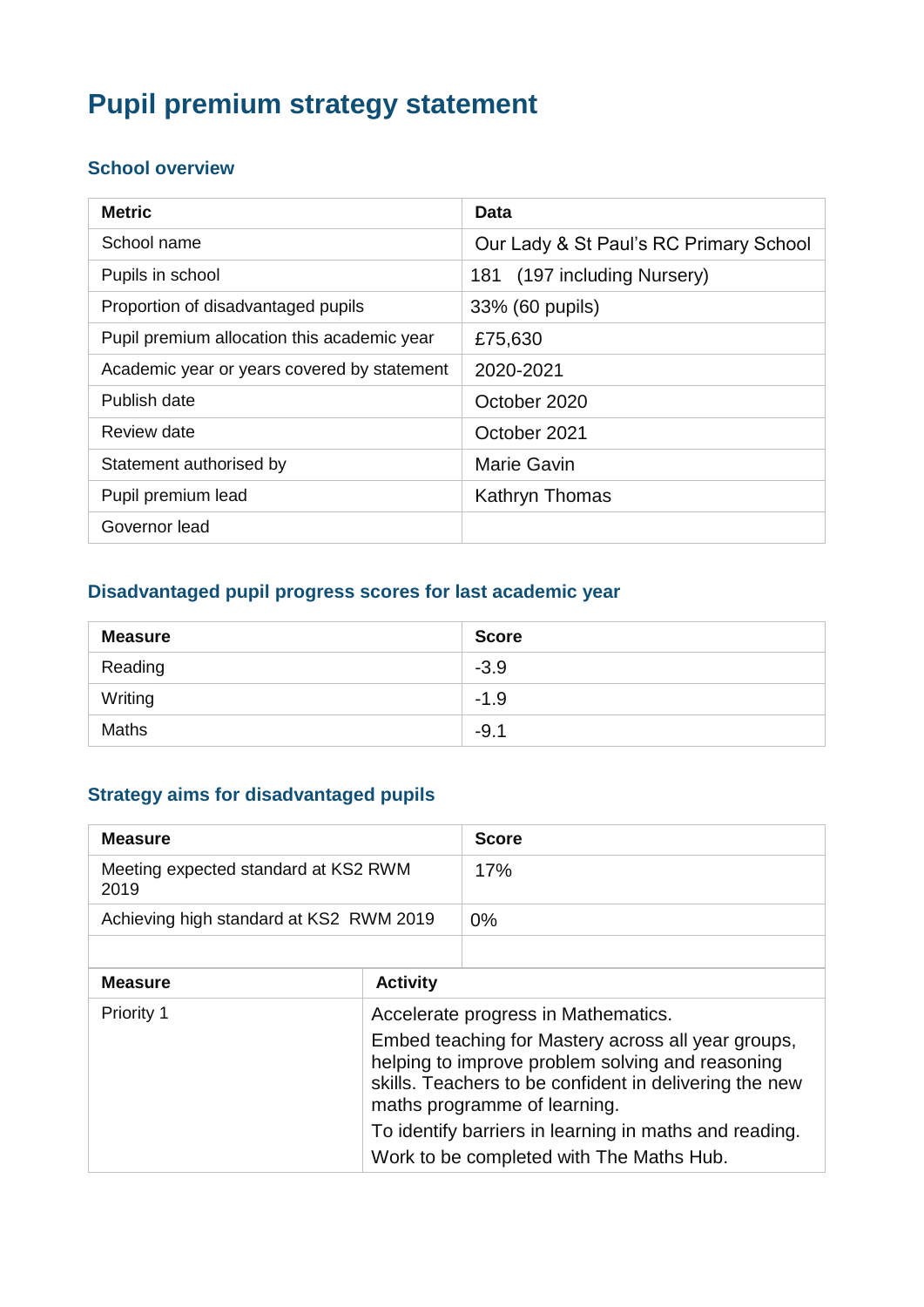|                                                  | SLE to support teaching and learning of<br>Mathematics.                                                                                                                                                                                                                                                                                                                                                                                                                      |
|--------------------------------------------------|------------------------------------------------------------------------------------------------------------------------------------------------------------------------------------------------------------------------------------------------------------------------------------------------------------------------------------------------------------------------------------------------------------------------------------------------------------------------------|
| Priority 2                                       | Enhance and continue to develop whole class<br>reading strategies, with explicit use of vocabulary,<br>speaking and listening.<br>Standards in reading and phonics are improved for<br>pupils eligible for PP across EYFS, KS1 and KS2.<br>Pupils with identified Speech and Language<br>development are supported to enhance vocabulary<br>skills. EYFS & KS1 speech and language<br>intervention groups.<br>The gap is closing in phonics and reading.                     |
| Priority 3                                       | To ensure classroom teaching is precise and of a<br>high quality to meet the needs of disadvantaged<br>pupils so that they make progress by meeting (or<br>exceeding) age related national expectations.<br>To ensure pupils consolidate basic skills.                                                                                                                                                                                                                       |
| Barriers to learning these<br>priorities address | -Poor ability to solve mathematical problems and<br>explain their reasoning. Some pupils have<br>conceptual gaps and or/misunderstandings.<br>-Poor language and communication skills which can<br>impact upon learning.<br>-Resilience<br>-Pupils need a sound understanding of number<br>bonds and times tables to free the working memory<br>to successfully apply more complicated maths<br>operations.<br>-Interventions to target skills and knowledge<br>development. |
| Projected spending                               | £42,000                                                                                                                                                                                                                                                                                                                                                                                                                                                                      |

## **Teaching priorities for current academic year**

| <b>Aim</b>              | <b>Target</b>                                                 | <b>Target date</b> |
|-------------------------|---------------------------------------------------------------|--------------------|
| Progress in Reading     | Ensure progress gaps are closing<br>towards national average. | <b>July 2021</b>   |
| Progress in Writing     | Ensure progress gaps are closing<br>towards national average. | <b>July 2021</b>   |
| Progress in Mathematics | Ensure progress gaps are closing<br>towards national average. | <b>July 2021</b>   |
| <b>Phonics</b>          | Ensure progress gaps are closing<br>towards national average. | <b>July 2021</b>   |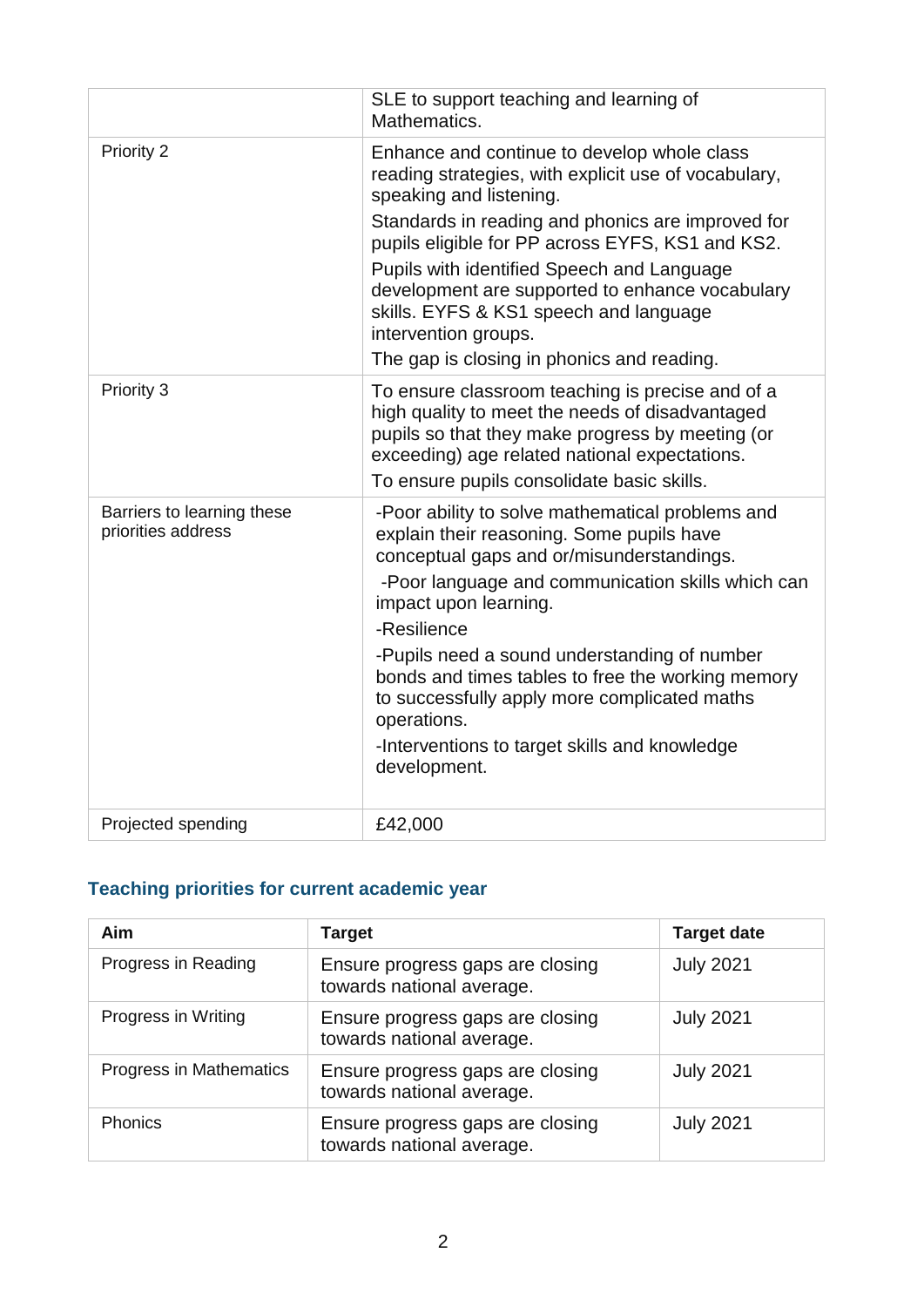| Other | Improve attendance of disadvantaged<br>pupils. Close the gap compared to their<br>non-eligible peers. | <b>July 2021</b> |
|-------|-------------------------------------------------------------------------------------------------------|------------------|
|       |                                                                                                       |                  |

#### **Remember to focus support on disadvantaged pupils reaching the expected standard in phonics check at end of year 1.**

#### **Targeted academic support for current academic year**

| <b>Measure</b>                                   | <b>Activity</b>                                                                                                                                                                                                                                                                                 |
|--------------------------------------------------|-------------------------------------------------------------------------------------------------------------------------------------------------------------------------------------------------------------------------------------------------------------------------------------------------|
| Priority 1                                       | Enhancement of teaching and learning provision to<br>ensure structured interventions, small group tuition<br>and one to one support.<br>Establish group intervention for reading, phonics and<br>maths in all year groups.<br>Daily 1:1 readers identified.                                     |
| <b>Priority 2</b>                                | Invest in new materials for reading and mathematics.<br>Maths No Problem training and resources to be<br>implemented.<br>Reading resources to be purchased or further<br>training on Project X and reading resources in<br>school.                                                              |
| Barriers to learning these<br>priorities address | -Improved opportunities to engage learners in<br>developing vocabulary and knowledge.<br>-Enhance Maths Mastery opportunities in teaching<br>and learning.<br>-PiXI subscription is used for Assessment, Therapies<br>and resources to enhance whole class teaching and<br>group interventions. |
| Projected spending                               | £28,000                                                                                                                                                                                                                                                                                         |

#### **Wider strategies for current academic year**

| <b>Measure</b>                                   | <b>Activity</b>                                                                                                                       |
|--------------------------------------------------|---------------------------------------------------------------------------------------------------------------------------------------|
| Priority 1                                       | To improve the attendance of disadvantaged pupils.                                                                                    |
| <b>Priority 2</b>                                | Engage children in wider opportunities.<br>Wider opportunities to enhance social skills through<br>gaming clubs and other activities. |
| Barriers to learning these<br>priorities address | -Improved social skills and communication.<br>-Building resilience.                                                                   |
| Projected spending                               | £5,630                                                                                                                                |